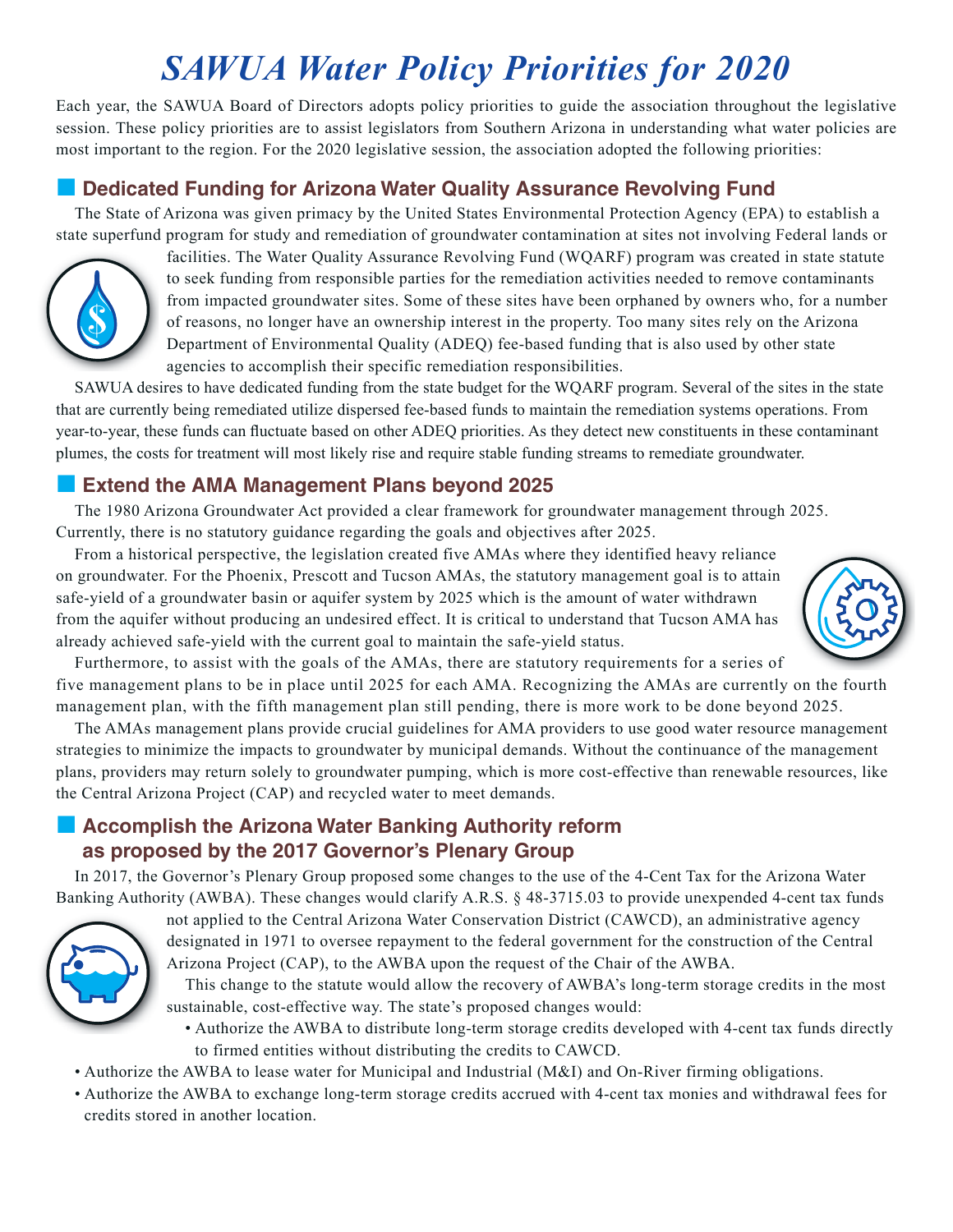## **■ Implementation of the AWBA Recovery Plan**

Since the 1980's, the Arizona Water Banking Authority (AWBA) has been storing water underground to frm future Municipal and Industrial (M&I) water supplies during shortages. It will eventually be necessary to physically recover these



storage credits to frm up M&I Central Arizona Project (CAP) allocations.

In Southern Arizona, firming water has been stored where existing or soon to be recovery infrastructure is in place. These facilities are owned and operated by providers that will be eligible for firming with AWBA credits. It remains uncertain how firming credits will be allocated to individual CAP allottees in their respective AMAs during a shortage.

The Arizona Department of Water Resources' Recovery Planning Advisory Group (RPAG) has recommended developing equitable distribution strategies and the potential costs associated with recovery. A final plan will make recommendations for Arizona State leadership that will include changes to statutes, administrative rules and policies.

#### **Emerging Contaminants of Concern**

The EPA has enforced drinking water standards for decades. Standards have been reviewed, added to and adjusted over these years. However, there continue to be water quality incidents that occur putting water supplies in jeopardy. One category of constituents known as Synthetic Organic Compounds (SOC) is increasingly being detected in water supplies across the nation.

Two of these SOCs are of concern for Southern Arizona water providers and customers: polyfluoro– alkyl substances (PFAS) and 1,4-Dioxane contaminants. These compounds require various treatment techniques and financial investments. The EPA has not been able to move as fast as advancements in detection technologies for these chemicals, prompting some states to recommend Health Advisory Levels



(HAL). To customers, HALs are indistinguishable from Maximum Contaminant Levels (MCL); however, Arizona and other states do not recognize HALs as needing to be remediated or providing capital costs for treatment in established on-going state superfund remediation projects. The State treats HALs as unregulated compounds and Arizona laws restrict state-funded remediation to EPA regulated compounds.

Arizona needs clarification from the Federal government regarding regulated and unregulated compounds that are generating increasing concerns from the public. At issue is opening funding opportunities to assist with the mitigation of unregulated compounds expected to be regulated in the future. At present, some utilities do not have the funding capacity to accomplish advanced treatment which jeopardizes their ability to remediate even the regulated compounds in many contaminant plumes.

#### **Exerce Renegotiation of the 2007 Guidelines for Operation of Lake Powell and Mead on the Colorado River**

To achieve the balance of our aquifers, Southern Arizona relies on renewable water transported and delivered through the Central Arizona Project (CAP). This supply, pumped from the Colorado River, has offset groundwater pumping in



large areas reversing the impacts of past over-pumping of groundwater. Between now and 2026, the seven basin states, 10-Tribes partnership and the US Bureau of Reclamation will be negotiating how the Colorado River will be apportioned and operated in the future. Twenty years of drought, deeper than historic megadroughts, have put the Colorado River System in danger of not supplying the water that has been allocated by the 1922 Colorado River Compact, which divided the river basin into an upper and lower basin.

Southern Arizona and the CAP system are the junior rights on the Colorado River. For a sustainable future, groundwater pumping cannot replace our present priority position for access to renewable supplies through the CAP canal. To provide reliable supplies of water to customers and have a sustainable economy, the future distribution of the Colorado River should protect current municipal and Indian priorities in Arizona.